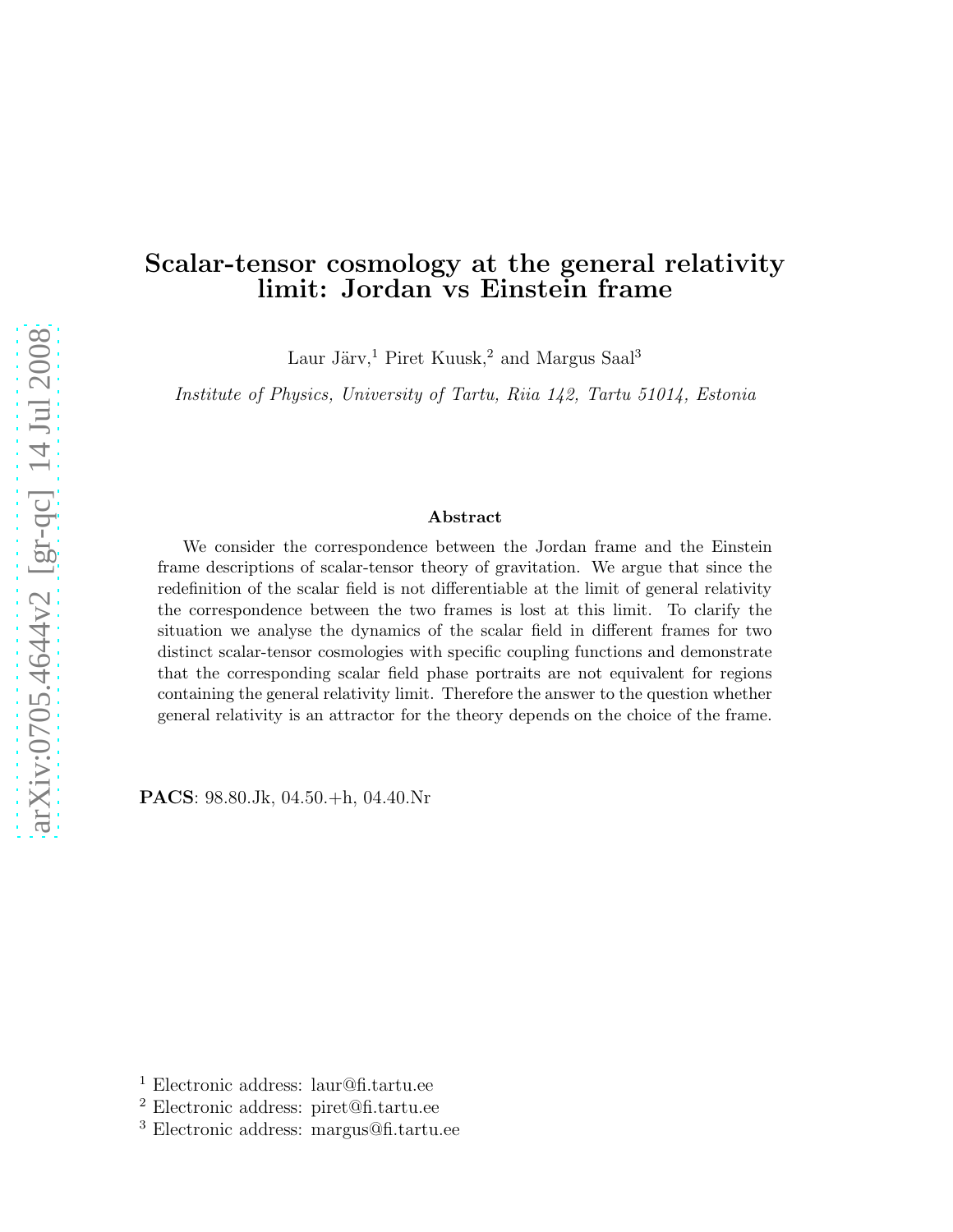# 1 Introduction

The generalisation of Jordan-Fierz-Brans-Dicke theory of gravitation [\[1,](#page-13-0) [2\]](#page-13-1) known as the scalar-tensor theory [\[3,](#page-13-2) [4,](#page-13-3) [5,](#page-14-0) [6\]](#page-14-1), where the gravitational interaction is mediated by a scalar field together with the usual metric tensor, appears in various contexts of theoretical physics: as dilaton gravity in Kaluza-Klein, superstring and supergravity theories, as the effective description of braneworld models [\[7\]](#page-14-2), as an equivalent to modified  $f(R)$  gravity [\[8\]](#page-14-3), or in attempts to describe inflation [\[9,](#page-14-4) [10\]](#page-14-5) and dark energy [\[11\]](#page-14-6).

The scalar-tensor theory (STT) can be formulated in the Jordan frame, where the scalar field  $\Psi$  is coupled nonminimally to the Ricci scalar R but not directly to the matter, whereas the scalar field kinetic term involves an arbitrary function  $\omega(\Psi)$ . It is possible to write the theory in the form reminiscent of the Einstein general relativity where the scalar field is minimally coupled to the Ricci scalar and its kinetic term is in the canonical form. In this case the field equations are mathematically less complicated, but at the price of making the matter couplings dependent on the scalar field. Going from the Jordan to the Einstein frame proceeds through two transformations:

1. A conformal transformation of the Jordan frame metric  $g_{\mu\nu}$  into the Einstein frame metric  $\tilde{g}_{\mu\nu}$ ;

2. A redefinition of the original scalar field  $\Psi$  into  $\phi$  to give its kinetic term a canonical form.

The problem of physical interpretation and equivalence of these two frames has a long history, but discussions have mostly concerned only the role and properties of the conformal transformation (e.g.,  $[12, 6, 13]$  $[12, 6, 13]$  $[12, 6, 13]$ ). Much less attention has been paid to the redefinition of the scalar field used to put its kinetic term in the canonical form. The aim of our paper is to caution against the problems stemming from this transformation. The issue is relevant, e.g., in scalar-tensor cosmology where one is interested in whether the scalar field naturally evolves to an asymptotically constant value, in which case the solutions of STT for  $g_{\mu\nu}$  can coincide with those of the Einstein general relativity. In earlier investigations, which were performed in the Jordan frame, the main tool was to estimate the late time behaviour of different types of solutions [\[14,](#page-14-9) [10\]](#page-14-5). Damour and Nordtvedt [\[15\]](#page-14-10) used the Einstein frame to derive a nonlinear equation for the scalar field decoupled from other variables and found that, e.g., in the case of a flat FLRW model and dust matter there exists an attractor mechanism taking the solutions of wide class of scalar-tensor theories to the limit of general relativity. Their approach was generalized to cases of curved FLRW models with nonvanishing self-interaction potentials with the result that in the flat model and dust matter the attractor mechanism is not rendered ineffective [\[16\]](#page-14-11). Yet, some authors [\[17,](#page-14-12) [18\]](#page-14-13) have argued under different assumptions, but still using the Einstein frame, that the attractor mechanism is not generic and may be replaced by repulsion. In the Jordan frame, the main tool of subsequent investigations has been the construction of viable cosmological models with present state very near to general relativity, leaving the question of generality somewhat aside [\[19,](#page-14-14) [20,](#page-14-15) [21\]](#page-14-16).

In what follows, our aim is to indicate a possible source of these controversies. The plan of the paper is the following. In section 2 we recall a few basic facts about the scalartensor theory and express some general considerations why the scalar field redefinition is problematic in the general relativity limit. In section 3 we study two explicit examples, viz.  $2\omega(\Psi) + 3 = \frac{3}{1-\Psi}$  and  $2\omega(\Psi) + 3 = \frac{3}{1-\Psi}$ , and by plotting the phase portraits for the Jordan frame  $\Psi$  and the Einstein frame  $\phi$  demonstrate how the scalar field dynamics is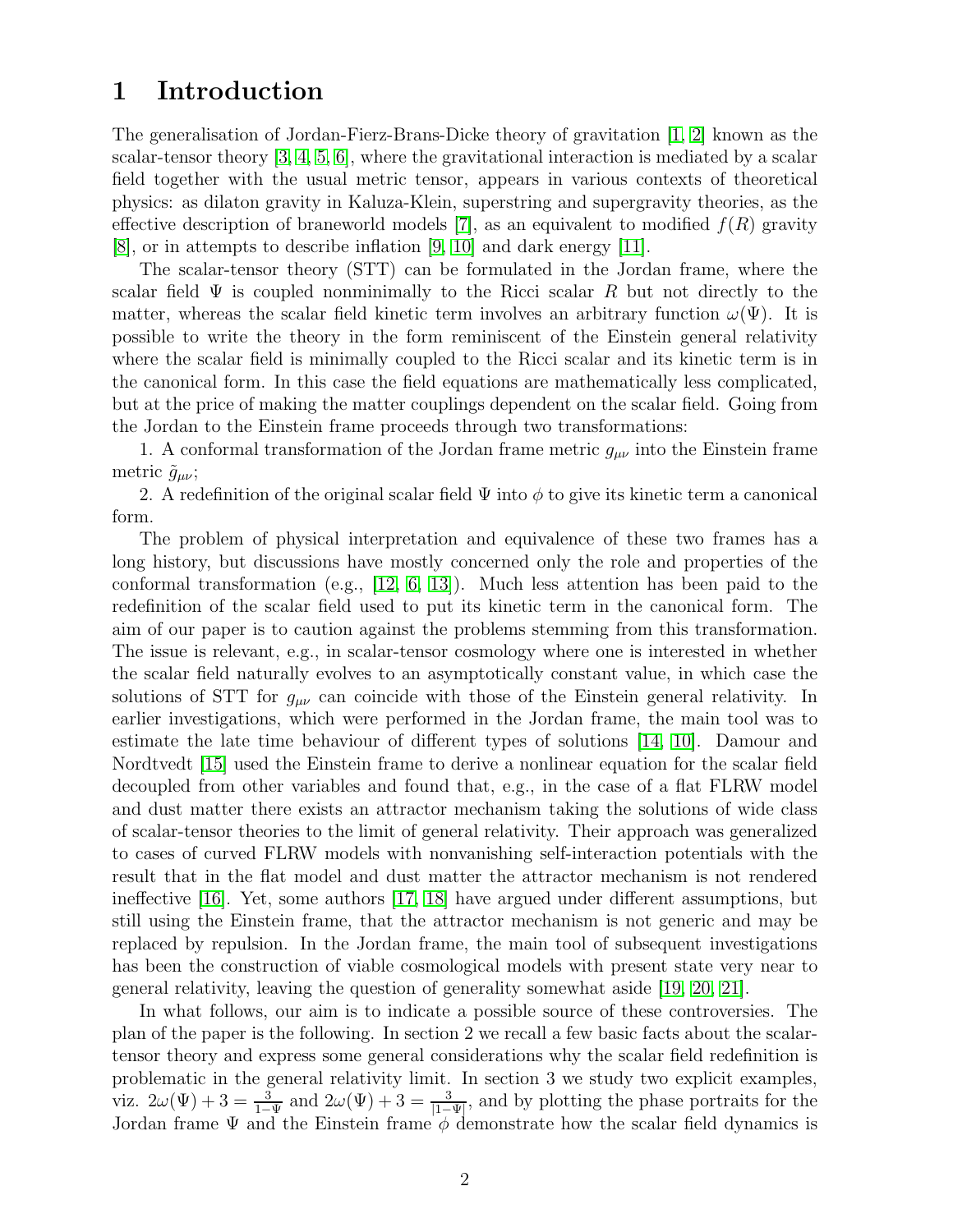qualitatively different in different frames. In section 4 we clarify why the previous studies of the attractor mechanism in the Einstein frame have yielded different results. We also make some comments on non-minimally coupled STT and the weak field limit (PPN). Finally in section 5 we draw some conclusions, in particular, that if the Jordan frame formulation is taken to be definitive for a scalar-tensor theory then the conditions for the attractor mechanism towards general relativity should be reconsidered in the Jordan frame.

# 2 General considerations

Our starting point is the action of a general scalar-tensor theory in the Jordan frame

<span id="page-2-0"></span>
$$
S_{\mathbf{J}} = \frac{1}{2\kappa^2} \int d^4x \sqrt{-g} \left[ \Psi R(g) - \frac{\omega(\Psi)}{\Psi} \nabla^\rho \Psi \nabla_\rho \Psi \right] + S_m(g_{\mu\nu}, \chi_m) \,, \tag{1}
$$

where  $\nabla_{\mu}$  denotes the covariant derivative with respect to the metric  $g_{\mu\nu}$ ,  $\omega(\Psi)$  is a coupling function,  $\kappa^2$  is the bare gravitational constant and  $S_m$  is the matter part of the action where  $\chi_m$  includes all other fields. Different choices of the field dependent coupling function  $\omega(\Psi)$  give us different scalar-tensor theories. We assume that  $\Psi \in (0, \infty)$  or a subset of it and  $\omega(\Psi) > -\frac{3}{2}$  $\frac{3}{2}$  to keep the effective Newtonian gravitational constant positive [\[4,](#page-13-3) [21\]](#page-14-16). The corresponding field equations for the metric tensor  $g_{\mu\nu}$  and the scalar field  $\Psi$  are given by

$$
G_{\mu\nu}(g) = \frac{\kappa^2}{\Psi} T_{\mu\nu}(g) + \frac{1}{\Psi} \left( \nabla_{\mu} \nabla_{\nu} \Psi - g_{\mu\nu} \,\Box \Psi \right) + \frac{\omega(\Psi)}{\Psi^2} \left( \nabla_{\mu} \Psi \nabla_{\nu} \Psi - \frac{1}{2} g_{\mu\nu} \nabla^{\rho} \Psi \nabla_{\rho} \Psi \right) , \tag{2}
$$

$$
\Box \Psi = \frac{\kappa^2}{(2\omega(\Psi) + 3)} T(g) - \frac{1}{(2\omega(\Psi) + 3)} \frac{d\omega}{d\Psi} \nabla^{\mu} \Psi \nabla_{\mu} \Psi.
$$
 (3)

Although STT and general relativity are mathematically distinct theories, we may conventionally speak of "the general relativity limit of STT" in the sense of a regime of the solutions of STT where their observational predictions are identical with those of general relativity. In typical observational tests of gravitational theories the parametrized post-Newtonian (PPN) formalism is used for slowly moving spherically symmetric systems in the weak field approximation. Nordtvedt [\[4\]](#page-13-3) has demonstrated that the PPN parameters of a STT (with a distinct coupling function  $\omega(\Psi)$ ) coincide with those of general relativity with the Newtonian gravitational constant  $G_N = \kappa^2/\Psi_0$  if

<span id="page-2-1"></span>
$$
\lim_{\Psi \to \Psi_0} \frac{1}{\omega(\Psi)} = 0, \qquad \lim_{\Psi \to \Psi_0} \frac{1}{\omega^3(\Psi)} \frac{d\omega}{d\Psi} = 0.
$$
\n(4)

Let us denote the value  $\Psi = \Psi_0 = const$  as "the general relativity limit of STT". This definition allows us to call a solution of STT as "approaching the general relativity limit" if the difference between these solutions is asymptotically vanishing.

Upon the conformal rescaling  $\tilde{g}_{\mu\nu} = \Psi g_{\mu\nu}$  the action [\(1\)](#page-2-0) transforms into

$$
S = \frac{1}{2\kappa^2} \int d^4x \sqrt{-\tilde{g}} \left[ R(\tilde{g}) - \frac{(2\omega + 3)}{2\Psi^2} \tilde{g}^{\mu\nu} \tilde{\nabla}_{\mu} \Psi \tilde{\nabla}_{\nu} \Psi \right] + S_m(\Psi^{-1} \tilde{g}_{\mu\nu}, \chi_m) ,\qquad (5)
$$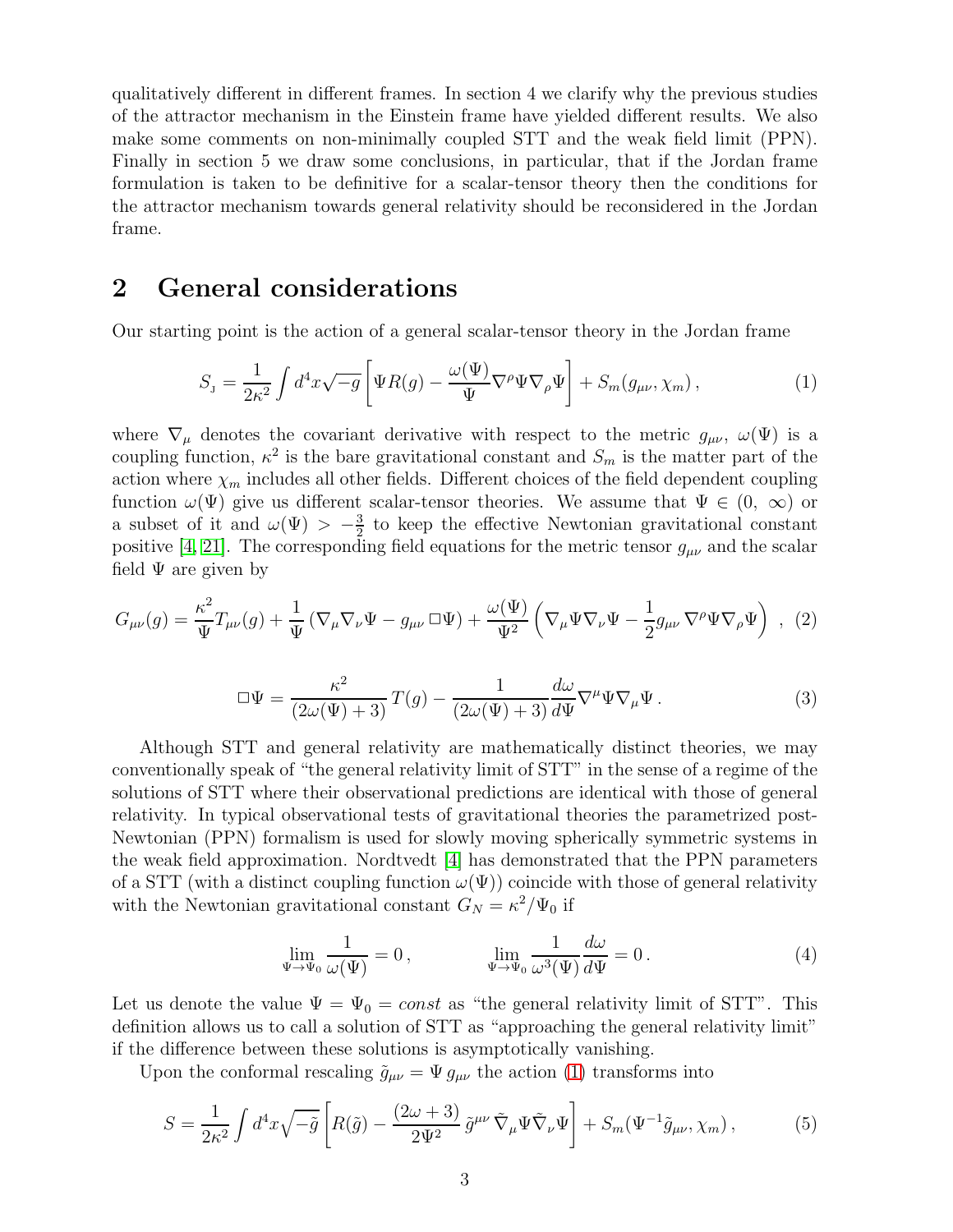where  $\tilde{\nabla}_{\mu}$  denotes the covariant derivative with respect to the metric  $\tilde{g}_{\mu\nu}$ . The kinetic term of the scalar field obtains the canonical form by the means of a field redefinition

$$
2(d\phi)^2 = \frac{(2\omega + 3)}{2\Psi^2} (d\Psi)^2, \qquad (6)
$$

that determines a double-valued correspondence

<span id="page-3-0"></span>
$$
\frac{d\Psi}{d\phi} = \mp \frac{2\Psi}{\sqrt{2\omega(\Psi) + 3}}.\tag{7}
$$

This double-valuedness may be interpreted as defining two distinct Einstein frame theories which correspond to a Jordan frame theory, i.e., we may choose one of the two possible signs and keep it throughout all subsequent calculations. But in the literature one also meets another approach, where the scalar field is allowed to evolve from one branch (sign) to another. In order to fully clarify the issue we retain the possibility of both signs.

The resulting Einstein frame action is given by

$$
S_{\rm E} = \frac{1}{2\kappa^2} \int d^4x \sqrt{-\tilde{g}} \left[ R(\tilde{g}) - 2\tilde{g}^{\mu\nu} \tilde{\nabla}_{\mu} \phi \tilde{\nabla}_{\nu} \phi \right] + S_m(\Psi^{-1}(\phi)\tilde{g}_{\mu\nu}, \chi_m) ,\qquad (8)
$$

where the range of  $\phi$  depends on the range of coupling function  $\omega(\Psi)$  as given by Eq. [\(7\)](#page-3-0) and can be determined only upon choosing a particular function  $\omega(\Psi)$ . The corresponding field equations are

$$
G_{\mu\nu}(\tilde{g}) = \kappa^2 T_{\mu\nu}(\tilde{g}) + 2(\tilde{\nabla}_{\mu}\phi\tilde{\nabla}_{\nu}\phi - \frac{1}{2}g_{\mu\nu}\tilde{\nabla}^{\rho}\phi\tilde{\nabla}_{\rho}\phi), \qquad (9)
$$

$$
\Box \phi = \frac{\kappa^2}{2} \alpha(\phi) \, T(\tilde{g}) \,, \tag{10}
$$

where

$$
T_{\mu\nu}(\tilde{g}) = -\frac{2}{\sqrt{-\tilde{g}}}\frac{\delta S_m(\Psi^{-1}(\phi)\tilde{g}_{\mu\nu}, \chi_m)}{\delta \tilde{g}^{\mu\nu}}, \quad \tilde{\nabla}^{\mu}T_{\mu\nu}(\tilde{g}) = -\alpha(\phi)T(\tilde{g})\tilde{\nabla}_{\nu}\phi , \qquad (11)
$$

and

<span id="page-3-1"></span>
$$
\alpha(\phi) = \sqrt{\Psi} \frac{d(\sqrt{\Psi})^{-1}}{d\phi} = \pm \frac{1}{\sqrt{2\omega(\Psi(\phi)) + 3}}.
$$
\n(12)

"The limit of general relativity" corresponding to Eq. [\(4\)](#page-2-1) is now given by  $\phi = \phi_0$ , satisfying  $\alpha(\phi_0) = 0$ .

The mathematical form of the scalar field redefinition [\(7\)](#page-3-0) and of the ensuing Eq. [\(12\)](#page-3-1) raise two concerns here.

1. The property of double-valuedness of  $\phi(\Psi)$  is generally harmless, simply meaning that the original Jordan frame physics is represented by two equivalent copies in the Einstein frame description (related by  $\phi \leftrightarrow -\phi$ ). However, these two copies meet at the point  $\Psi_0$  corresponding to the limit of general relativity [\(4\)](#page-2-1). Since  $d\Psi/d\phi$  vanishes there, this point has to be a point of inflection or a local extremum of function  $\Psi(\phi)$  (for an illustration see Fig. 1). The former case corresponds to picking the same sign in Eq. [\(7\)](#page-3-0)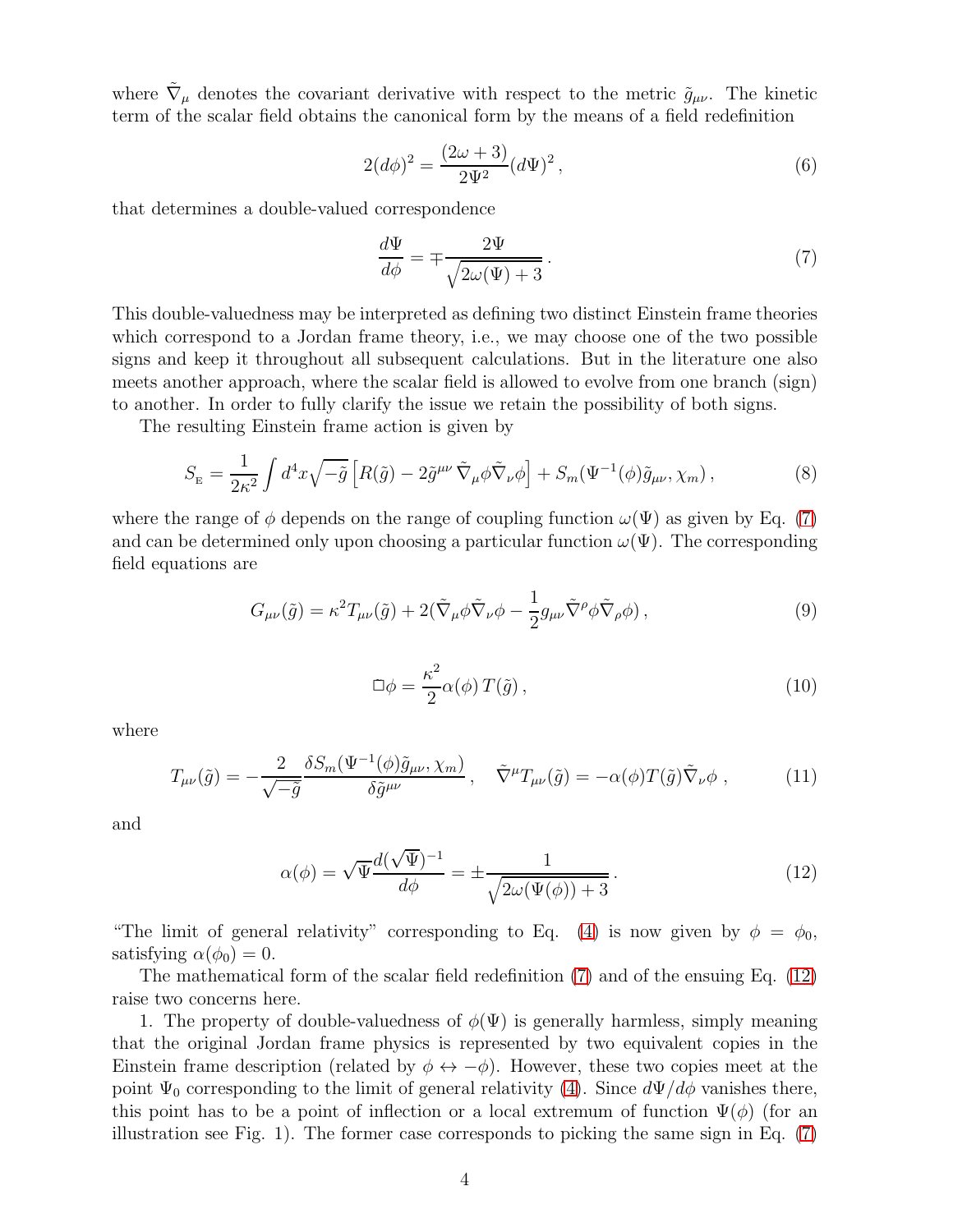on both sides  $\Psi < \Psi_0$  and  $\Psi > \Psi_0$ , while in the latter case the derivative  $d\Psi/d\phi$  changes sign, which occurs with changing the sign in Eq. [\(7\)](#page-3-0). The second option remains the only possibility when the scalar field in the Jordan frame is assumed to have a restricted domain and  $\Psi_0$  resides at its boundary. It turns out that the choice of the domain of  $\Psi$  and related issue of signs in Eq. [\(7\)](#page-3-0) are significant and in section 4 we discuss how different assumptions yield qualitatively different results in the Einstein frame, namely, whether  $\phi_0$  is a generic attractor or not.

2. The property of  $d\Psi/d\phi$  to vanish at  $\Psi_0$  implies that as the field  $\Psi$  reaches the value  $\Psi_0$  its dynamics as determined by the variational principle loses the correspondence with the dynamics of  $\phi$ . Indeed, an infinitesimal variation of an action functional is invariant at a regular change of variables, so the variation of STT action functional can be given in two different forms

$$
\delta S = \frac{\delta S_J}{\delta \Psi} \delta \Psi + \frac{\delta S_J}{\delta g_{\mu\nu}} \delta g^{\mu\nu} = \frac{\delta S_E}{\delta \phi} \delta \phi + \frac{\delta S_E}{\delta \tilde{g}_{\mu\nu}} \delta \tilde{g}^{\mu\nu} \,. \tag{13}
$$

But this relation may not hold if estimated at extremals  $(\Psi_0, g_{\mu\nu})$ , since  $\delta\phi = \frac{d\phi}{d\Psi}$  $\frac{d\phi}{d\Psi}\delta\Psi$  and  $d\phi$  $\frac{d\phi}{d\Psi}$  diverges there according to Eq. [\(7\)](#page-3-0), i.e., the change of variables is not regular.

Here a remote analogy with coordinate patches in topologically nontrivial spaces suggests itself. For instance, if we describe particle's worldlines in terms of Schwarzschild coordinates we can not go beyond the  $r = 2m$  "boundary", however, if we use Kruskal coordinates we would be able to follow the particle's world line beyond it. In the case of scalar-tensor theories, the choice of "field coordinates" could also entail similar effects. Yet, invariant description of STT in field space is still not well understood (e.g., [\[22\]](#page-14-17)).

## 3 Examples

3.1 
$$
2\omega(\Psi) + 3 = \frac{3}{(1-\Psi)}
$$

Let us consider a scalar-tensor cosmology with the coupling function

$$
\omega(\Psi) = \frac{3}{2} \frac{\Psi}{(1 - \Psi)},\tag{14}
$$

with a restricted domain  $\Psi \in (0, 1]$ , which arises as an effective description of Randall-Sundrum two-brane cosmology [\[23,](#page-15-0) [24\]](#page-15-1), and has also been considered before as an example of conformal coupling [\[25,](#page-15-2) [10,](#page-14-5) [20\]](#page-14-15) or as a STT with vanishing scalar curvature [\[26\]](#page-15-3). The field equations for a flat Universe  $(k = 0)$  with the FLRW line element and perfect barotropic fluid matter,  $p = (\Gamma - 1)\rho$ , read

<span id="page-4-0"></span>
$$
H^{2} = -H\frac{\dot{\Psi}}{\Psi} + \frac{1}{4}\frac{\dot{\Psi}^{2}}{\Psi(1-\Psi)} + \frac{\kappa^{2}}{3}\frac{\rho}{\Psi}, \qquad (15)
$$

$$
2\dot{H} + 3H^2 = -2H\frac{\dot{\Psi}}{\Psi} - \frac{3}{4}\frac{\dot{\Psi}^2}{\Psi(1-\Psi)} - \frac{\ddot{\Psi}}{\Psi} - \frac{\kappa^2}{\Psi}(\Gamma - 1)\rho, \qquad (16)
$$

$$
\ddot{\Psi} = -3H\dot{\Psi} - \frac{1}{2}\frac{\dot{\Psi}^2}{(1-\Psi)} + \frac{\kappa^2}{3}(1-\Psi)(4-3\Gamma)\rho \tag{17}
$$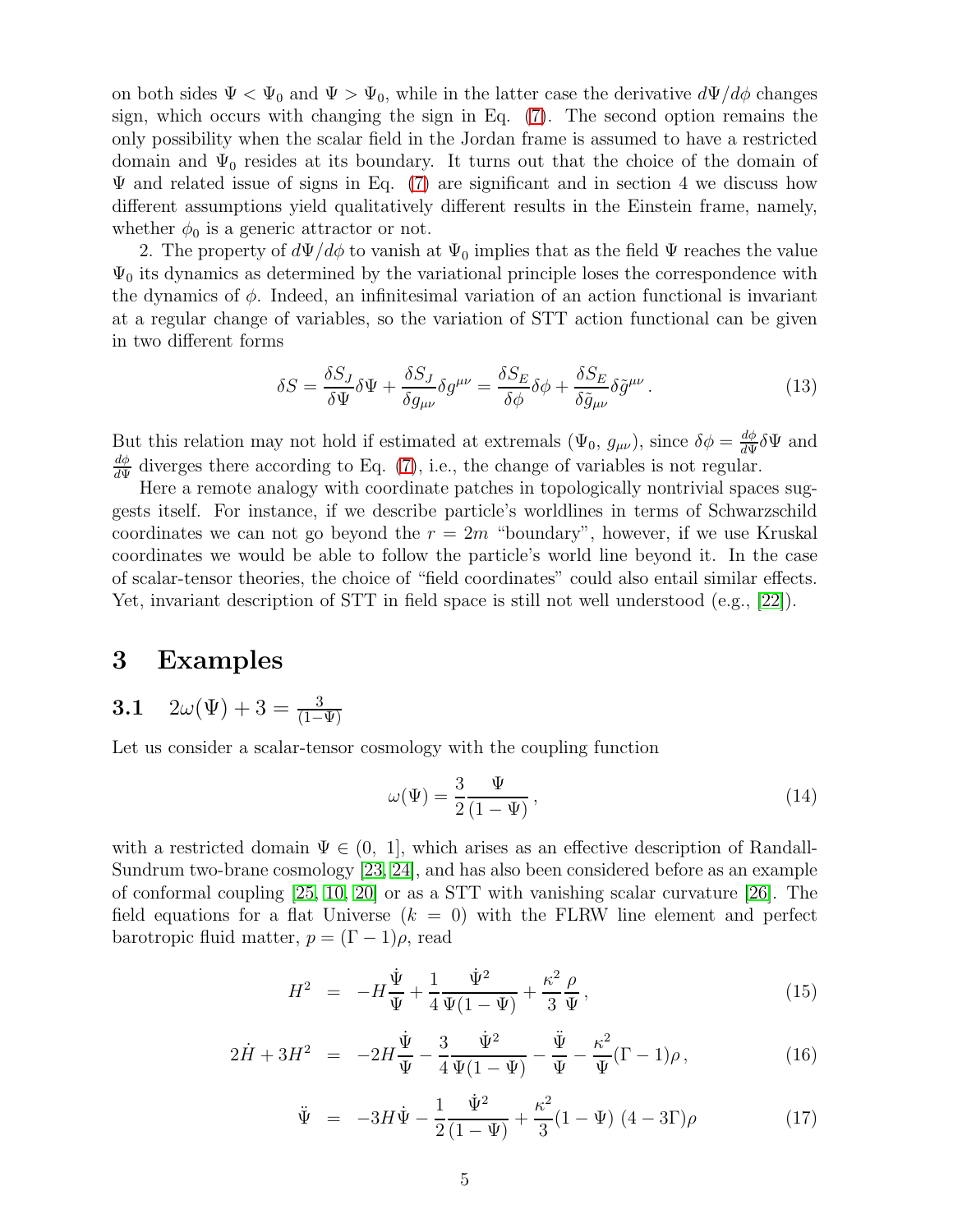

Figure 1: Solution of the scalar field redefinition [\(7\)](#page-3-0) in the example 1)  $2\omega(\Psi) + 3 = \frac{3}{1-\Psi}$ (left), and 2)  $2\omega(\Psi) + 3 = \frac{3}{|1-\Psi|}$  (right).

 $(H \equiv \dot{a}/a)$ , while the conservation law is the usual

<span id="page-5-1"></span>
$$
\dot{\rho} + 3H\Gamma\rho = 0. \tag{18}
$$

The limit of general relativity [\(4\)](#page-2-1) is reached at  $\Psi \to 1$ . Eqs. [\(15\)](#page-4-0)–[\(17\)](#page-4-0) are singular at this value, however, as we see soon, it corresponds to a fixed point in a dynamical system describing the scalar field.

The Einstein frame description is obtained by conformally rescaling the metric,  $\tilde{g}_{\mu\nu}$  =  $\Psi g_{\mu\nu}$ , followed by a coordinate transformation to keep the FLRW form of the line element,

$$
\tilde{a} = \sqrt{\Psi}a, \qquad d\tilde{t} = \sqrt{\Psi}dt, \qquad \tilde{\rho} = \Psi^{-2}\rho. \tag{19}
$$

The redefinition [\(7\)](#page-3-0) of the scalar field which gives its kinetic term the usual canonical form,

<span id="page-5-0"></span>
$$
\frac{d\phi}{d\Psi} = \mp \sqrt{\frac{3}{4} \frac{1}{\Psi^2 (1 - \Psi)}},\tag{20}
$$

is solved by

<span id="page-5-2"></span>
$$
\pm \phi = \sqrt{3} \arctanh(\sqrt{1 - \Psi}), \qquad \pm \sqrt{1 - \Psi} = \tanh\left(\frac{\phi}{\sqrt{3}}\right). \tag{21}
$$

The solution is plotted on Fig. 1 left. There are two branches  $I+$  and  $I-$  corresponding to the positive and negative signs in Eq. [\(20\)](#page-5-0) respectively. The map  $\Psi \to \phi$  is double valued, the two branches  $\phi \in (-\infty, 0]$  and  $\phi \in (\infty, 0]$  define two Einstein frame copies of the Jordan frame physics of  $\Psi \in (0, 1]$ . The two branches meet at the point  $\phi_0 = 0$ , which corresponds to the limit of general relativity,  $\Psi_0 = 1$ . For this point there is a choice to be made with two options: either we allow  $\phi$  to pass from one branch to another, or not. The first option would mean that  $\phi$  can jump from one copy of the Einstein frame description to another equivalent copy. In the Jordan frame description this corresponds to  $\Psi$  bouncing back from  $\Psi_0$ . The second option would mean that the evolution of  $\phi$ has to end at  $\phi_0$  even when it reaches this point with non-vanishing speed. Of course,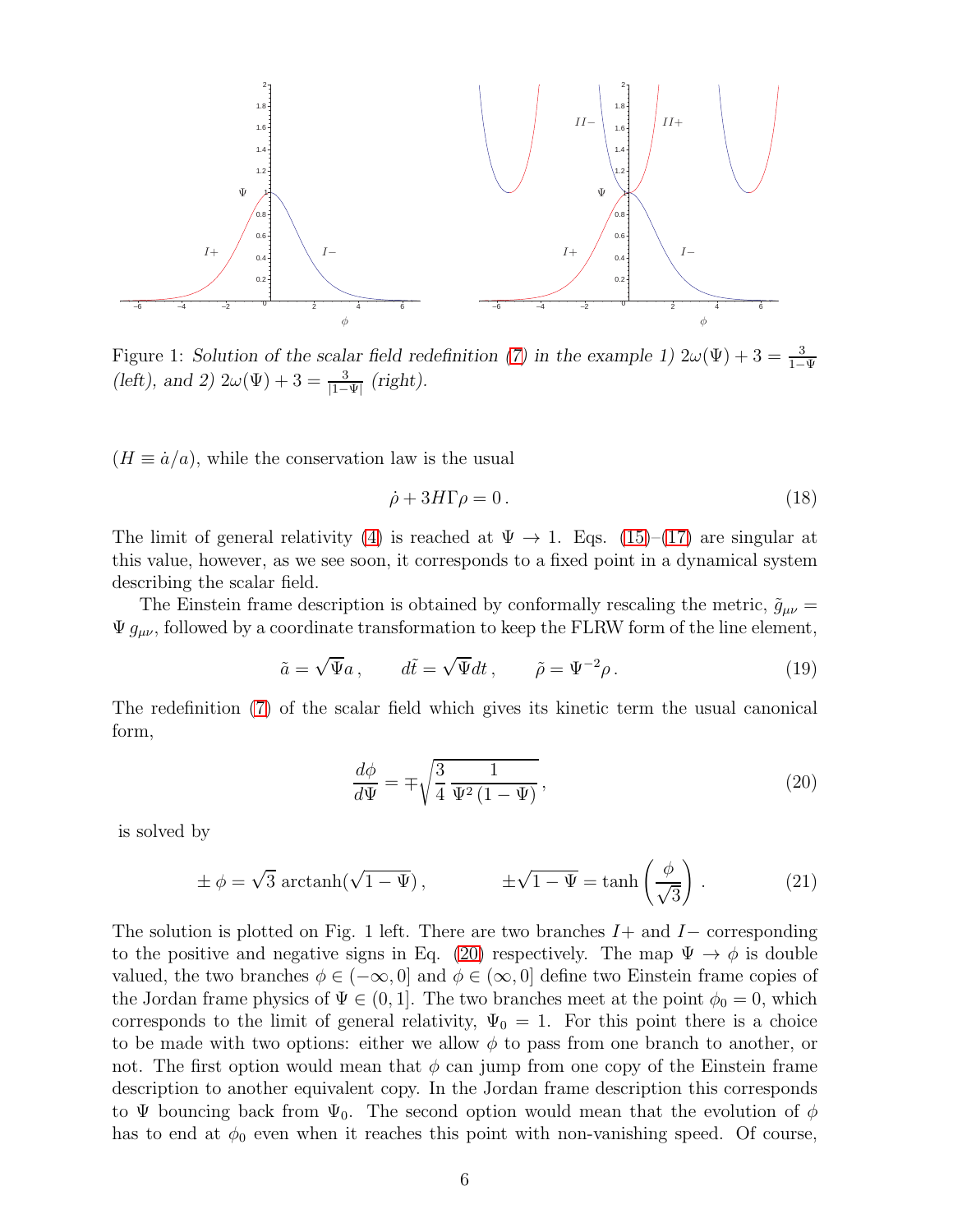there would be no problem, if the equations for  $\phi$  were already "aware" of this and never allowed  $\phi$  to reach  $\phi_0$  with non-vanishing speed. Unfortunately this is not so, as we will see in the following.

The Einstein frame equations read

<span id="page-6-0"></span>
$$
\tilde{H}^2 = \frac{1}{3}\dot{\phi}^2 + \frac{\kappa^2}{3}\tilde{\rho}
$$
\n(22)

$$
2\dot{\tilde{H}} + 3\tilde{H}^2 = -\dot{\phi}^2 - \kappa^2(\Gamma - 1)\tilde{\rho} , \qquad (23)
$$

$$
\ddot{\phi} + 3\tilde{H}\dot{\phi} = -\frac{1}{2}\kappa^2 \alpha(\phi) (4 - 3\Gamma)\tilde{\rho}, \qquad (24)
$$

$$
\dot{\tilde{\rho}} + 3\tilde{H}\Gamma \tilde{\rho} = \alpha(\phi) (4 - 3\Gamma) \tilde{\rho} \dot{\phi}. \qquad (25)
$$

Here

<span id="page-6-4"></span>
$$
\alpha(\phi) = \frac{1}{\sqrt{3}} \tanh\left(\frac{\phi}{\sqrt{3}}\right) \tag{26}
$$

acts as a coupling function in the wave equation for the scalar field [\(24\)](#page-6-0) and also occurs in the matter conservation law [\(25\)](#page-6-0). The limit of general relativity,  $\alpha(\phi_0) = 0$ , is at  $\phi_0 = 0$ .

In the following let us consider the case of dust matter  $(\Gamma = 1)$ . Eqs.  $(15)$ – $(18)$ and  $(22)$ – $(25)$  can be numerically integrated (Fig. 2). The result explicitly supports the concern that the dynamics of the scalar field can be different in different frames when the limit of general relativity is reached: while the Jordan frame solution converges to the limit of general relativity  $(\Psi_0 = 1)$ , the Einstein frame solution of the same initial conditions (properly transformed from the Jordan frame) evolves through the corresponding point  $(\phi_0 = 0)$ . Here we allowed  $\phi$  to jump from the branch I– to the branch I+, since otherwise it must have been stopped abruptly at  $\phi_0 = 0$ , which is not in accordance with Eqs.  $(22)-(24)$  $(22)-(24)$ . To confirm that this difference in the behaviour of the Jordan and the Einstein frame descriptions is not due to numerical effects, but is truly encoded in the dynamics, we have to look at the phase portraits  $<sup>1</sup>$  $<sup>1</sup>$  $<sup>1</sup>$ .</sup>

By a change of variables introduced by Damour and Nordtvedt [\[15\]](#page-14-10) it is possible to combine the field equations to get a dynamical equation for the scalar field which does not manifestly contain the scale factor or matter density. In the Jordan frame this amounts to defining a new time variable [\[18\]](#page-14-13)

<span id="page-6-2"></span>
$$
dp = h_c dt \equiv \left( H + \frac{\dot{\Psi}}{2\Psi} \right) dt. \tag{27}
$$

Then from Eqs.  $(15)$ – $(17)$  the following "master" equation for the scalar field can be derived [\[18,](#page-14-13) [24\]](#page-15-1):

<span id="page-6-3"></span>
$$
8(1-\Psi)\frac{\Psi''}{\Psi} - 3\left(\frac{\Psi'}{\Psi}\right)^3 - 2(3-5\Psi)\left(\frac{\Psi'}{\Psi}\right)^2 + 12(1-\Psi)\frac{\Psi'}{\Psi} - 8(1-\Psi)^2 = 0\,,\tag{28}
$$

<span id="page-6-1"></span><sup>&</sup>lt;sup>1</sup>The phase space dynamics of scalar-tensor cosmology has been studied in some special cases [\[27\]](#page-15-4) and used to reconstruct the STT coupling and potential by demanding a background ΛCDM cosmology [\[28\]](#page-15-5), while general considerations about the phase space geometry were given by Faraoni [\[29\]](#page-15-6). However, our approach here is focused upon the phase space of the decoupled equation for the scalar field [\[24\]](#page-15-1).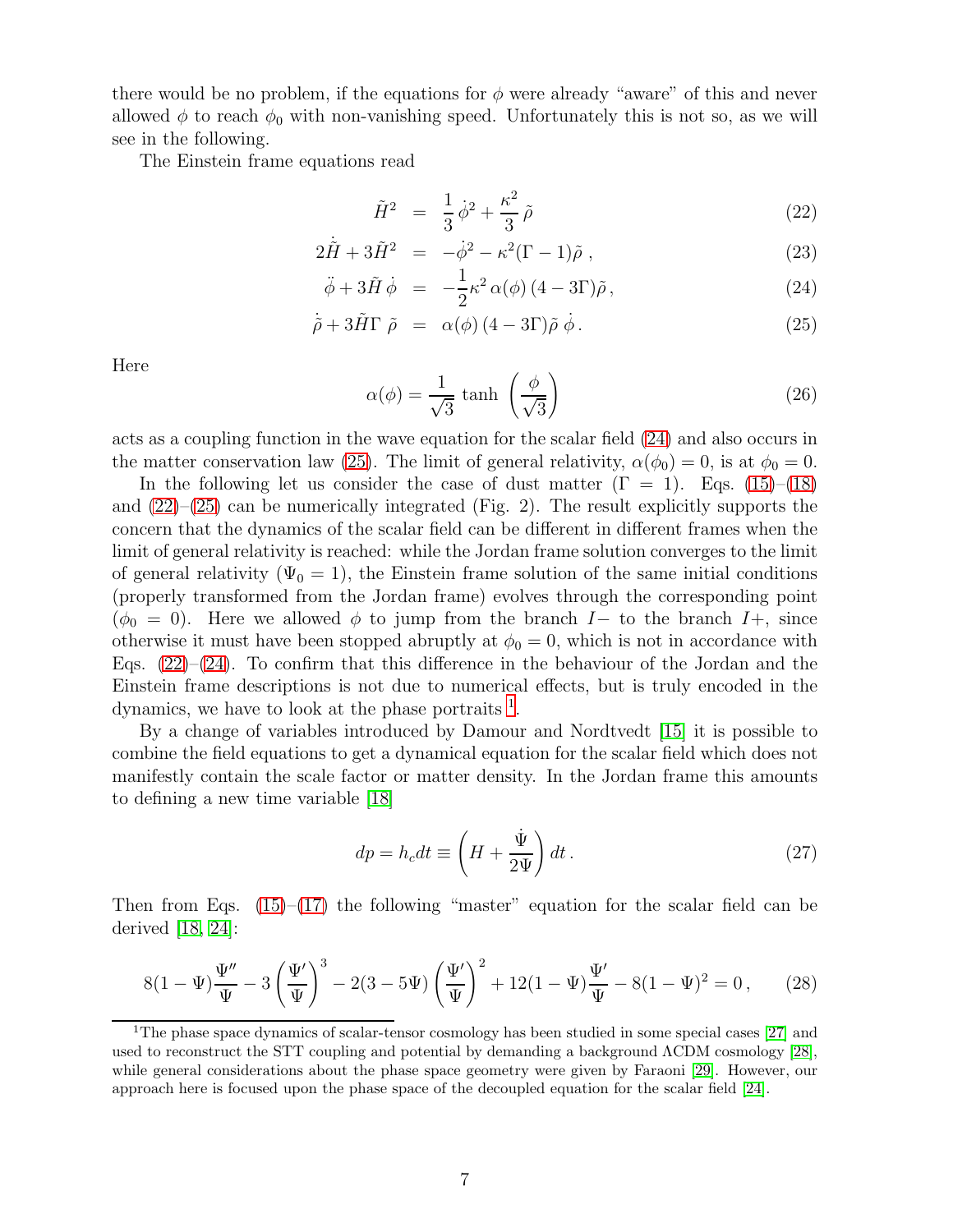

Figure 2: Numerical solution of example 1) with the initial condition  $\Psi(0) = 0.95$ ,  $\Psi(0) =$ 0.095,  $\rho(0) = 1$ ,  $a(0) = 1$  in the Jordan frame (left) and Einstein frame (right). Note that since  $\Psi \approx 1$  the respective time variables t and  $\tilde{t}$  differ only slightly.

where primes denote the derivatives with respect to p. The Friedmann constraint  $(15)$  in terms of the new time variable  $p$  can be written as

<span id="page-7-0"></span>
$$
h_c^2 = \frac{\kappa^2 \; \rho}{3\Psi \left(1 - \frac{\Psi'^2}{4\Psi^2 (1 - \Psi)}\right)} \; . \tag{29}
$$

Assuming that  $\rho$  is positive definite, the constraint restricts the dynamics to explore only the region

$$
|\Psi'| \le |2\Psi\sqrt{1-\Psi}| \ . \tag{30}
$$

Notice, Eq. [\(29\)](#page-7-0) assures that the time reparametrisation [\(27\)](#page-6-2) works fine, as within the borders of the allowed phase space  $p$ -time and  $t$ -time always run in the same direction. Also, from  $\Psi = h_c \Psi'$  it is easy to see that  $\Psi = 0$  corresponds to  $\Psi' = 0$ , while  $\Psi = \pm \infty$ corresponds to the boundary  $\Psi' = \pm 2\Psi \sqrt{1-\Psi}$ .

Let us introduce variables  $x \equiv \Psi$ ,  $y \equiv \Psi'$  and write Eq. [\(28\)](#page-6-3) as a dynamical system

$$
\begin{cases}\nx' = y \\
y' = \frac{3y^3}{8x^2(1-x)} + \frac{(3-5x)y^2}{4x(1-x)} - \frac{3y}{2} + x(1-x).\n\end{cases}
$$
\n(31)

There are two fixed points:

- a saddle point at  $(x = 0, y = 0)$ , with repulsive and attractive eigenvectors tangential to the upper and lower boundaries  $y = \pm 2x\sqrt{1-x}$ , respectively,
- a spiralling attractor at  $(x = 1, y = 0)$ , but notice here the trajectories also need to respect the boundaries of the allowed region.

As can be see from the phase portrait (Fig. 3 left) all trajectories begin in the infinitesimal vicinity of one of the two fixed points. Also all trajectories are collected by the attractor, except for the marginal trajectory along the boundary  $y = -2x\sqrt{1-x}$ , which runs into the saddle point. Translating back to the original time  $t$  it turns out that the attractor corresponds to the limit of general relativity ( $\Psi \to 1, \Psi \to 0$ ) for all trajectories within the allowed phase space.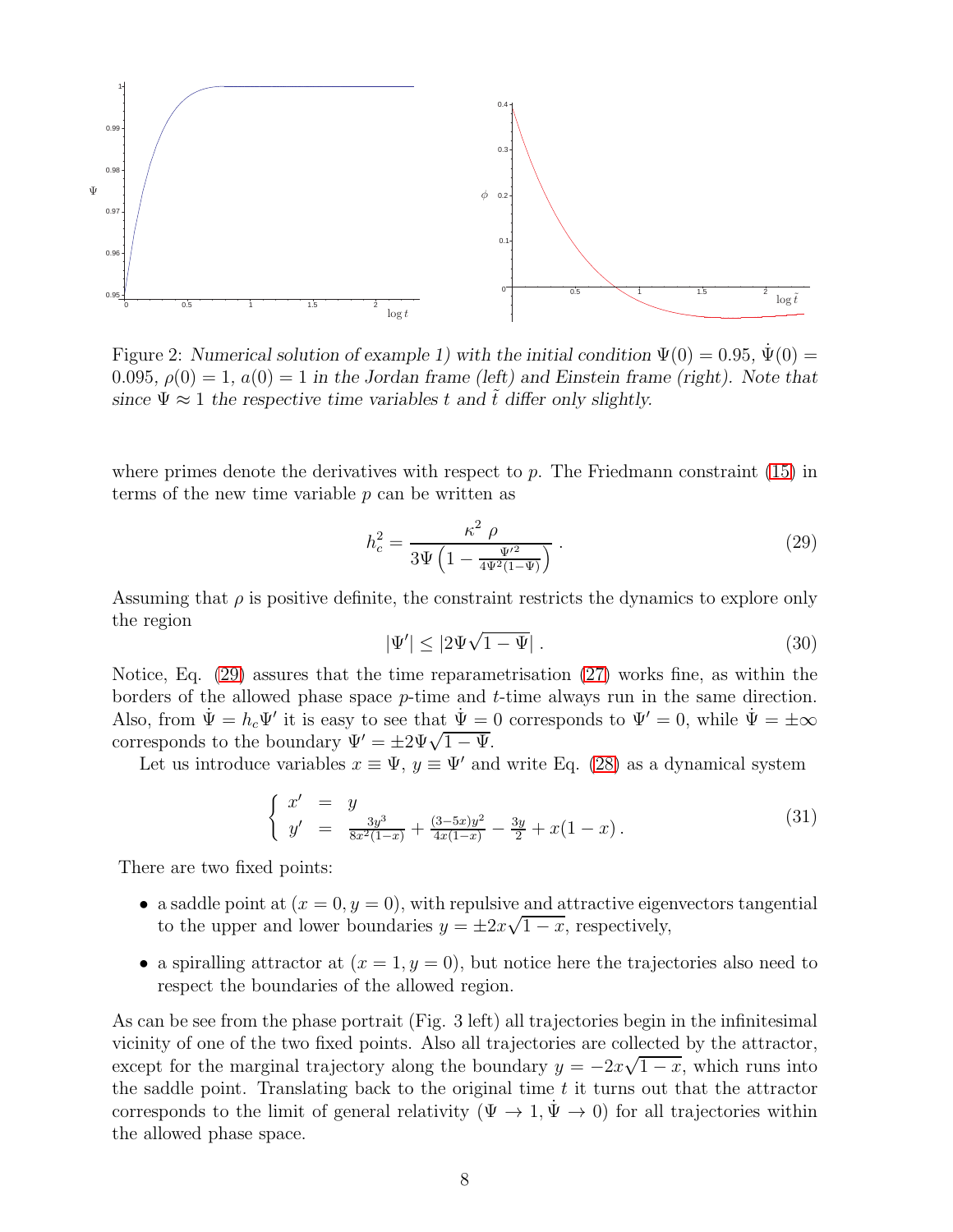

Figure 3: Example 1) phase portraits of the scalar field "master" equation [\(28\)](#page-6-3) in the Jordan frame (left) and its analogue [\(33\)](#page-8-0), [\(26\)](#page-6-4) in the Einstein frame (right).

In the Einstein frame the new time variable is given by [\[15,](#page-14-10) [18\]](#page-14-13)

$$
dp = \tilde{H} d\tilde{t},\tag{32}
$$

and from Eqs.  $(22)$ – $(24)$  follows an analogous "master" equation

<span id="page-8-0"></span>
$$
\frac{2}{3 - \phi'^2} \phi'' + \phi' = -\alpha(\phi),
$$
\n(33)

where primes denote the derivatives with respect to p and  $\alpha(\phi)$  is given by Eq. [\(26\)](#page-6-4). Now the allowed phase space is constrained by

$$
\phi' \le \pm \sqrt{3},\tag{34}
$$

 $\dot{\phi} = 0$  corresponds to  $\phi' = 0$ , while  $\dot{\phi} = \pm \infty$  corresponds to the boundary  $\phi' = \pm \sqrt{3}$ . In the variables  $x \equiv \phi, y \equiv \phi'$  Eq. [\(33\)](#page-8-0) reads

$$
\begin{cases}\nx' = y \\
y' = -y(3-y^2) - \frac{(3-y^2)}{\sqrt{3}}\tanh\left(\frac{x}{\sqrt{3}}\right).\n\end{cases} (35)
$$

There is one fixed point:

• an attractor at  $(x = 0, y = 0)$ .

As can be observed from the phase portrait (Fig. 3 right) the attractor collects all the trajectories, except the marginal ones which run along the boundaries.

Despite both cases exhibiting an attractor behaviour, the Jordan and Einstein frame phase portraits are not equivalent. The Einstein frame portrait is symmetric under  $x \leftrightarrow$  $-x, y \leftrightarrow -y$ , related to the two branches (two copies) discussed above. The transition form one branch to another is smooth and there is no constraint on the Einstein frame dynamics to prevent the trajectories from passing through  $\phi = 0$ . In fact, all the Einstein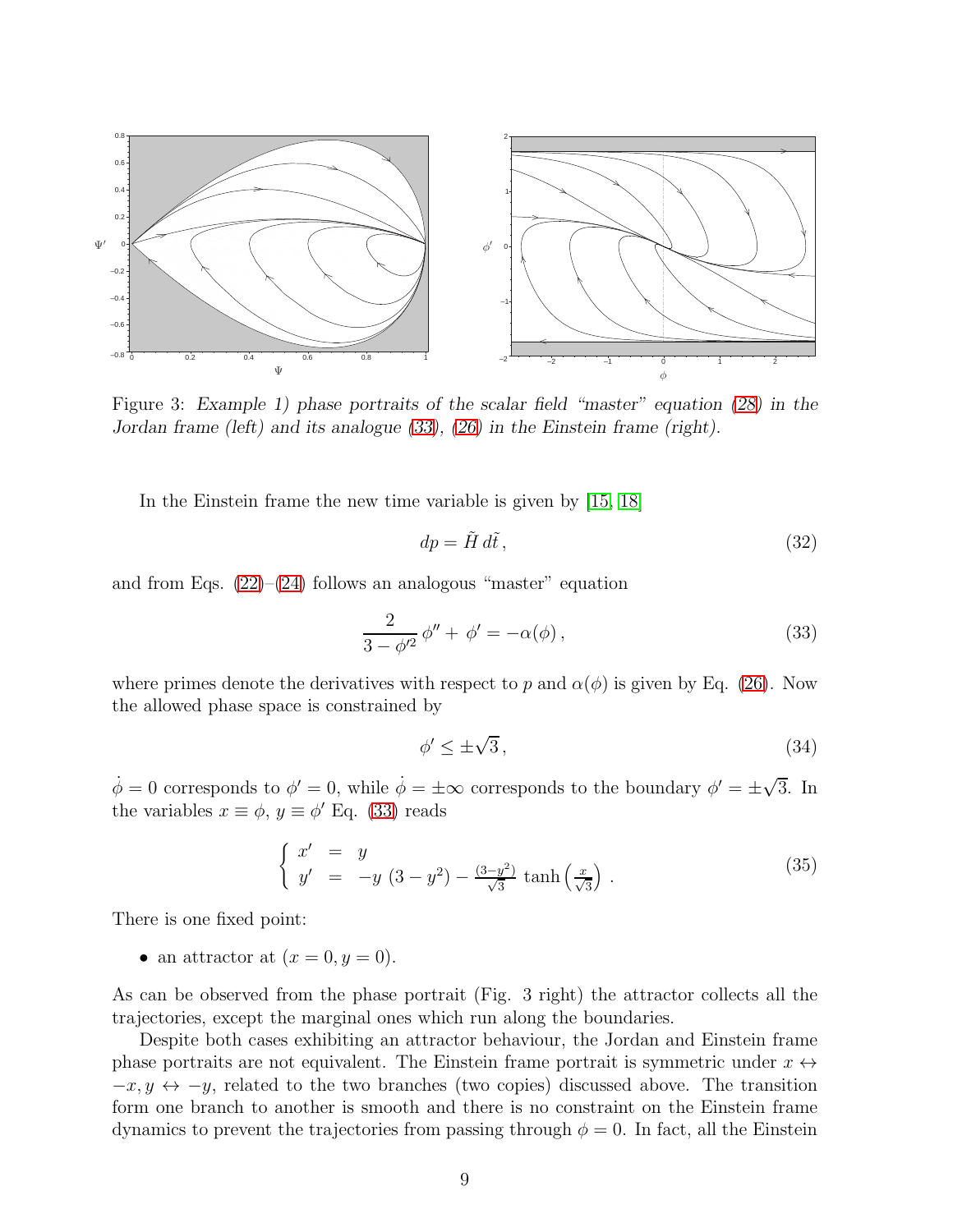frame trajectories do cross once from one branch to another, except for the two trajectories which flow directly from  $\phi = \pm \infty$  to the fixed point. This general behaviour confirms that the Einstein frame solution on Fig. 2 right does indeed evolve through  $\phi = 0$  and the crossing is not an artifact of numerical errors in a sensitive region. However, the passing of  $\phi$  from one branch to another would in the Jordan frame description correspond to  $\Psi$  evolving to  $\Psi = 1$  and then bouncing back to  $\Psi < 1$ . This does not happen, as is illustrated by the solution on Fig. 2 left, which monotonously converges to  $\Psi = 1$ . The analysis of the Jordan frame phase portrait makes it completely clear. No trajectory does change from  $\Psi' > 0$  to  $\Psi' < 0$ , all trajectories with  $\Psi' > 0$  necessarily flow towards  $\Psi = 1$ , and  $\Psi = 1$  is a fixed point, i.e, there is no way back.

An alternative option would be to cut the Einstein frame phase portrait along  $\phi = 0$ into two copies and maintain both separately. Then there would be no problematic crossing from one branch to another, however, in this case there is a mismatch between the extent of the past or future of the solutions in different frames. All generic Einstein frame solutions either terminate at finite time (run to  $\phi = 0$  with  $\phi' \neq 0$ ) or begin at finite time (emerge at  $\phi = 0$  with  $\phi' \neq 0$ ). Yet, all Jordan frame solutions have infinite past and infinite future (they begin near a fixed point and run into a fixed point). On Fig. 2 this would correspond to terminating the Einstein frame solution at  $\phi = 0$  at a finite time, while its Jordan frame counterpart can enjoy an infinite time in approaching  $\Psi = 1.$ 

The reason for the incompatibility of the Jordan and Einstein frame pictures lies, of course, in the singular behaviour of the transformation [\(20\)](#page-5-0) at  $\phi = 0$ , which maps the point  $(\Psi = 1, \Psi' = 0)$  in the Jordan frame to the whole line  $(\phi = 0, |\phi'| < \sqrt{3})$  on the Einstein frame phase diagram. The Jordan frame solutions which approach  $\Psi \to 1$  with  $\Psi' \to 0$ get mapped to the Einstein frame solutions  $\phi \to 0$  with arbitrary  $\phi'$  which therefore do not necessarily stop at  $\phi = 0$ , but can evolve though. This is a manifestation of our general observation that at the limit of general relativity the dynamics of the Einstein frame  $\phi$  loses any correspondence with the dynamics of the Jordan frame Ψ. The fact that the Einstein frame description involves two copies of the Jordan frame physics and the problem whether or not to glue these copies together really becomes an issue since the  $\phi$  trajectories lose correspondence with the  $\Psi$  trajectories at this point. None of the two options on how to deal with the two branches yields an acceptable result.

3.2 
$$
2\omega(\Psi) + 3 = \frac{3}{|1-\Psi|}
$$

As a second example, let us consider a scalar-tensor cosmology with the coupling function

$$
\omega(\Psi) = \frac{3}{2} \frac{1 - |1 - \Psi|}{|1 - \Psi|}, \qquad \Psi \in (0, +\infty), \tag{36}
$$

which belongs to subclasses (a) and (c) in the classification proposed by Barrow and Parsons [\[21\]](#page-14-16) and was studied before by Serna et al [\[18\]](#page-14-13). The field equations for a flat Universe  $(k = 0)$  with the FLRW line element and perfect fluid matter now read

$$
H^{2} = -H\frac{\dot{\Psi}}{\Psi} + \frac{1}{4}\frac{1 - |1 - \Psi|}{|1 - \Psi|}\left(\frac{\dot{\Psi}}{\Psi}\right)^{2} + \frac{\kappa^{2}}{3}\frac{\rho}{\Psi},
$$
\n(37)

$$
2\dot{H} + 3H^2 = -2H\frac{\dot{\Psi}}{\Psi} - \frac{3}{4}\frac{1 - |1 - \Psi|}{|1 - \Psi|}\left(\frac{\dot{\Psi}}{\Psi}\right)^2 - \frac{\ddot{\Psi}}{\Psi} - \frac{\kappa^2}{\Psi}(\Gamma - 1)\rho, \tag{38}
$$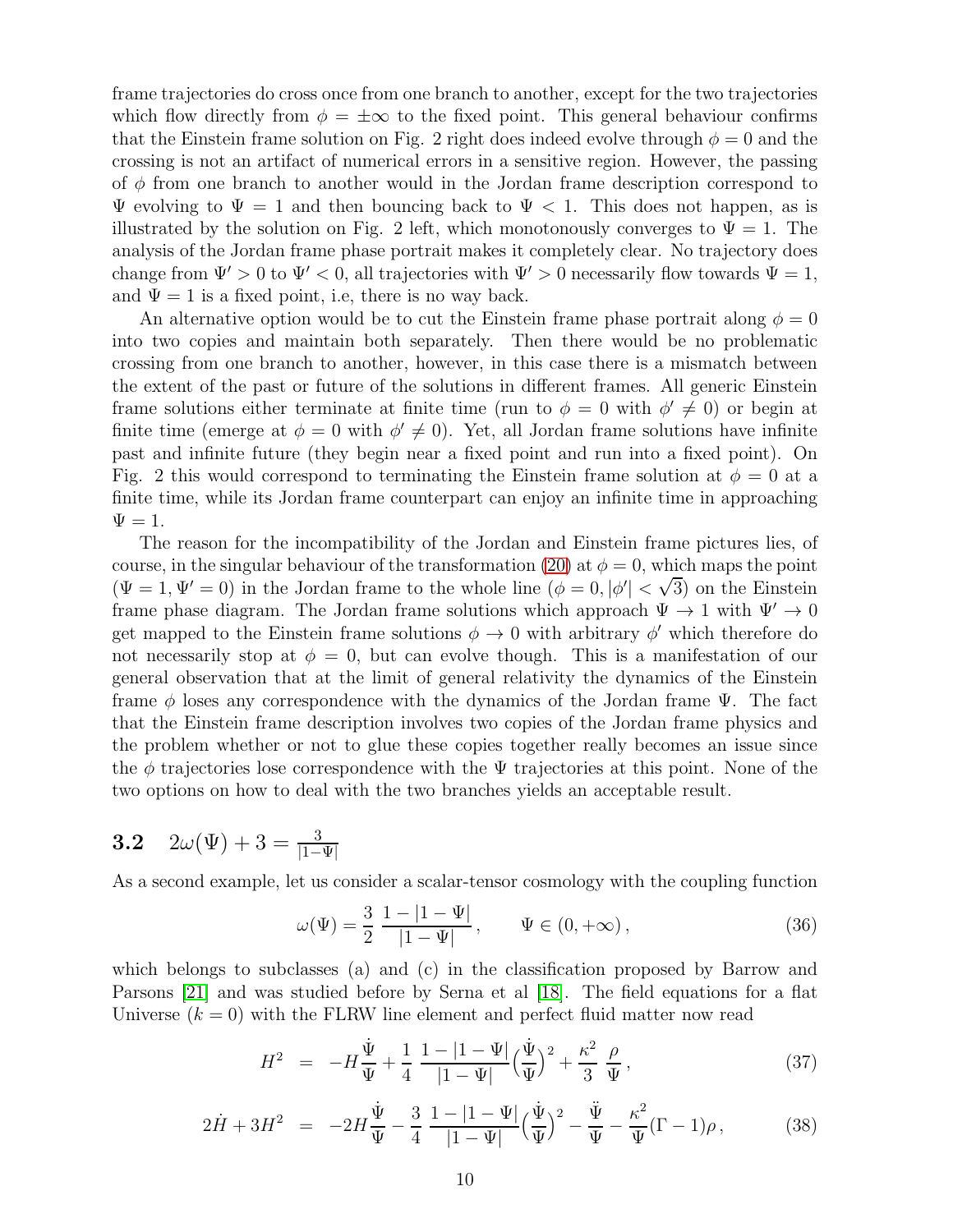

Figure 4: Example 2) phase portraits of the scalar field "master" equation [\(40\)](#page-10-0) in the Jordan frame (left) and its analogue [\(33\)](#page-8-0), [\(43\)](#page-11-0) in the Einstein frame (right).

$$
\ddot{\Psi} = -3H\dot{\Psi} - \frac{1}{2}\frac{\dot{\Psi}^2}{(1-\Psi)} + \frac{\kappa^2}{3}|1-\Psi| (4-3\Gamma)\rho.
$$
 (39)

In the case of dust  $(\Gamma = 1)$  an analogue of the "master" equation [\(28\)](#page-6-3) is given by

<span id="page-10-0"></span>
$$
8|1 - \Psi| \frac{\Psi''}{\Psi} - 3\left(\frac{\Psi'}{\Psi}\right)^3 - 2\frac{|1 - \Psi|}{(1 - \Psi)} (3 - 5\Psi) \left(\frac{\Psi'}{\Psi}\right)^2 + 12|1 - \Psi| \frac{\Psi'}{\Psi} - 8(1 - \Psi)^2 = 0, \tag{40}
$$

while the Friedmann equation constrains the dynamics to explore the region

<span id="page-10-1"></span>
$$
|\Psi'| \le |2\Psi\sqrt{|1-\Psi|} | \tag{41}
$$

only. We can write Eq. [\(40\)](#page-10-0) as a dynamical system and study the respective phase portrait as before, see Fig. 4 left. The phase portrait in the region  $\Psi \leq 1$  is identical with the previous case (Fig. 3 left), while the region  $\Psi \geq 1$  is now a new feature. These two regions meet at the point ( $\Psi = 1$ ,  $\Psi' = 0$ ), which is also a fixed point. It turns out that this fixed point has different properties for the regions  $\Psi \leq 1$  and  $\Psi \geq 1$ . For the trajectories in the region  $\Psi \leq 1$  it functions as a spiralling attractor as we learned before. For the trajectories in the  $\Psi > 1$  region, however, it is a saddle point with attractive and repulsive eigenvectors tangential to the lower and upper boundaries [\(41\)](#page-10-1), respectively. Therefore all generic trajectories in the  $\Psi \geq 1$  region start at  $\Psi = \infty$ , come arbitrarily close to  $\Psi = 1$  but get turned around and run back to  $\Psi = \infty$ . It is not possible for the trajectories to pass from the region  $\Psi \leq 1$  to the region  $\Psi \geq 1$ , or vice versa.

The Einstein frame view with the canonical scalar field kinetic term is obtained from Eq. [\(7\)](#page-3-0), the solution is given by

<span id="page-10-2"></span>
$$
\pm \phi = \begin{cases} \sqrt{3} \arctanh(\sqrt{1 - \Psi}), & \Psi \le 1, \\ -\sqrt{3} \arctan(\sqrt{\Psi - 1}), & \Psi \ge 1, \end{cases}
$$
\n(42)

see Fig. 1 right. As in the previous case, the solution has two branches  $(I+, II+)$  and  $(I-, II-)$  related to the  $\mp$  sign in Eq. [\(7\)](#page-3-0) and to be interpreted as two equivalent Einstein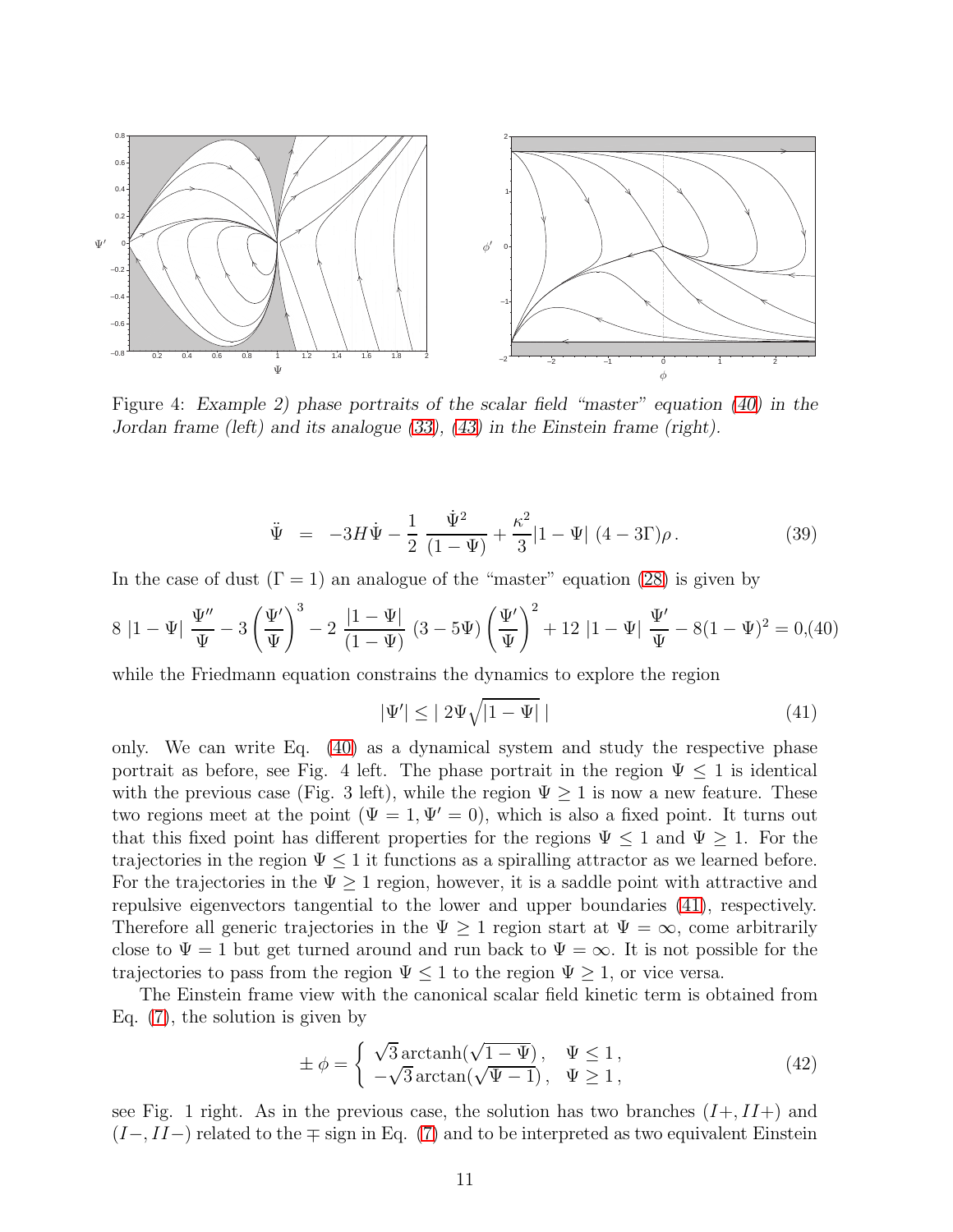frame copies of the Jordan frame dynamics. (Actually the transformation [\(42\)](#page-10-2) is infinitely many-valued in the domain  $\Psi \geq 1$ , since for each  $\Psi$  we have  $-\sqrt{3} \arctan(\sqrt{\Psi-1}) =$  $\sqrt{3}(\phi_c + n\pi), \phi_c \in \left[-\frac{\pi}{2}\right]$  $\frac{\pi}{2}$ , 0, but in what follows we ignore this extra complication and assume  $n = 0.$ 

Let us focus on one of these branches by taking the  $+$  sign in Eq. [\(42\)](#page-10-2). Then  $\Psi \in (0, 1]$  gets mapped onto  $\phi \in (\infty, 0]$  and  $\Psi \in [1, \infty)$  gets mapped onto  $\phi \in [0, -\frac{\pi}{2}]$ 2  $\sqrt{3}$ ). The Einstein frame field equations have the same form as in the example considered previously,  $(22)$ – $(24)$ , but with the coupling function  $\alpha(\phi)$  given by

<span id="page-11-0"></span>
$$
\alpha(\phi) = \begin{cases} \frac{1}{\sqrt{3}} \tanh\left(\frac{\phi}{\sqrt{3}}\right) & \phi \ge 0, \\ -\frac{1}{\sqrt{3}} \tan\left(\frac{\phi}{\sqrt{3}}\right) & \phi \le 0. \end{cases}
$$
(43)

The limit to general relativity corresponds to the value  $\phi = 0$  as before.

The "master" equation for  $\phi$  retains its form [\(33\)](#page-8-0) as well, but with the coupling function [\(43\)](#page-11-0). The corresponding Einstein frame phase portrait on Fig. 4 right exhibits no symmetry reflecting the fact that we have chosen only one branch of  $\phi(\Psi)$ . (The other branch would have given a mirror portrait with  $\phi \to -\phi$ .) The point  $(\phi = 0, \phi' = 0)$  is still a fixed point, but characterised by different properties with respect to the regions  $\phi > 0$  and  $\phi \leq 0$ . For  $\phi > 0$  it is an attractor, but for  $\phi \leq 0$  it is a saddle point.

Despite the properties of this fixed point being the same in the respective regions of the Einstein and Jordan frame, the phase portraits are clearly not equivalent in the two frames. While the Jordan frame trajectories are unable to cross the general relativity limit  $\Psi = 1$ , the generic Einstein frame trajectories do it once. In particular, all the Jordan frame trajectories with  $\Psi < 1$  converge to the general relativity fixed point, but only some of the corresponding Einstein frame trajectories with  $\phi > 0$  are collected by the fixed point while others pass through  $\phi = 0$  and get repelled from general relativity. Similarly, all the generic Jordan frame trajectories with  $\Psi > 1$  can only get arbitrarily close to general relativity, but in the Einstein frame only some of the corresponding trajectories with  $\phi < 0$ are repelled while some can pass through  $\phi = 0$  and end up at the fixed point. Therefore, although the issue of the Einstein frame trajectories jumping from one branch to another does not arise in this case, the problem of the losing the correspondence between the Jordan and Einstein frame dynamics at the general relativity limit is still manifest.

#### 4 Discussion

1. General relativity as a late time attractor for generic scalar-tensor theories. Studies of this question have usually relied on the Einstein frame where the equations are mathematically less complicated. Damour and Nordtvedt [\[15\]](#page-14-10) investigated Eq. [\(33\)](#page-8-0) in the linear approximation of an arbitrary coupling function at the point of general relativity ( $\phi = 0$ ), assuming  $\alpha(\phi) \sim \phi$  which corresponds to a quadratic "potential"  $P(\phi) \sim \phi^2$ , introduced as  $\alpha \equiv dP/d\phi$ . In the case of dust matter they found an oscillatory behaviour of the scalar field with late-time relaxation to general relativity. In comparison, Serna et al [\[18\]](#page-14-13) obtain  $\alpha(\phi) \sim |\phi|$  for small values of  $\phi$  from the examples of Barrow and Parsons [\[21\]](#page-14-16) in the Jordan frame. Now the corresponding "potential" has no minimum,  $P \sim \text{sign}(\phi) \phi^2$ , and general relativity ( $\phi = 0$ ) is a point of inflection making possible also repulsion from general relativity.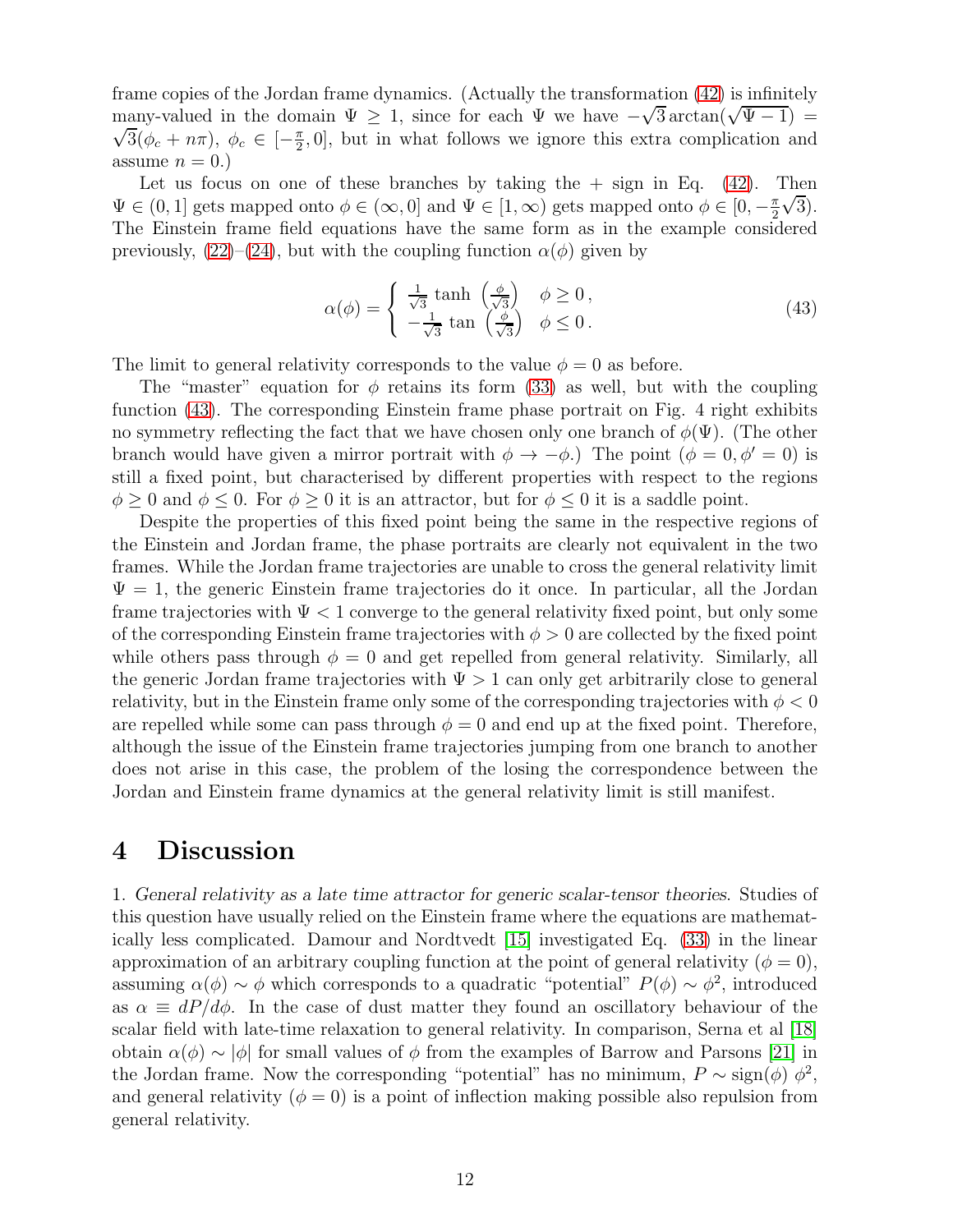Both these two cases are contained in our examples as a linear approximation near  $\phi = 0$ : Eq. [\(26\)](#page-6-4) implies  $\alpha(\phi) \sim \phi$  and Eq. [\(43\)](#page-11-0) implies  $\alpha(\phi) \sim |\phi|$ . The respective qualitative behaviour can be inferred from the phase portraits (Fig. 3, 4 right) in the neighbourhood of the fixed point ( $\phi = 0, \phi' = 0$ ). Also recall that the first case involved allowing  $\phi$  to pass from one sign in Eq. [\(21\)](#page-5-2) to another, while in the second case  $\phi$  was evolving according to Eq. [\(42\)](#page-10-2) with a fixed sign.

In fact, using our phase portraits it is also possible to combine portraits for the cases of  $\alpha(\phi) \sim -\phi$  and  $\alpha(\phi) \sim -|\phi|$ . Gluing together the left half of Fig. 4 right  $(\phi \leq 0)$ with its image under the transformation  $\phi \to -\phi, \phi' \to -\phi'$  gives the phase portrait for  $\alpha(\phi) \sim -\phi$ , generically characterised by repulsion from general relativity. Reflection  $\phi \to -\phi$  of the full Fig. 4 right yields the portrait for  $\alpha(\phi) \sim -|\phi|$  with properties similar to the  $\alpha(\phi) \sim |\phi|$  case.

It is clear that the possibility of general relativity being an Einstein frame attractor crucially depends on the form of the coupling function  $\alpha(\phi)$  and without knowing it at least in the neighbourhood of general relativity no conclusions can be drawn. This is in accord with the results of G $\acute{e}$  and Mahara [\[17\]](#page-14-12) who tried to determine a generic behaviour around the general relativity in the Einstein frame without specifying the coupling function and concluded that the "potential" P can but need not be bounded from below.

However, if we want to translate the results into the Jordan frame description the Einstein frame analysis is not reliable, as conjectured by the general remarks in section 2 and explicitly demonstrated by the two examples in section 3. For the Jordan frame conclusions about the STT convergence to general relativity the analysis must be carried out in the Jordan frame.

2. Non-minimally coupled scalar-tensor theory. Sometimes a different action of scalartensor theory is considered [\[6,](#page-14-1) [30\]](#page-15-7)

$$
S_{\xi} = \frac{1}{2\kappa^2} \int d^4x \sqrt{-g} \left[ (1 - \xi \kappa^2 \phi^2) R - g^{\mu\nu} \partial_{\mu} \phi \partial_{\nu} \phi \right] + S_{matter} \,. \tag{44}
$$

It is equivalent to the action [\(1\)](#page-2-0) of the scalar-tensor theory in the Jordan frame with a specific coupling function  $\omega$ , if a redefinition of the scalar field is performed,

<span id="page-12-0"></span>
$$
\frac{d\Psi}{d\phi} = \mp \sqrt{\frac{\Psi}{\omega(\Psi)}}.
$$
\n(45)

However, analogously to the redefinition [\(7\)](#page-3-0) it (i) contains a sign ambiguity and (ii) is singular at the limit to general relativity,  $\omega \to \infty$ . It seems that the actions  $S_{\xi}$  and  $S_{\eta}$ are not equivalent at the limit to general relativity since  $S<sub>j</sub>$  is obtained from  $S<sub>\xi</sub>$  through a singular transformation [\(45\)](#page-12-0).

Note that Faraoni [\[31\]](#page-15-8) has also recently pointed out that the correspondence between modified  $f(R)$  theories and scalar-tensor theories of gravity breaks down in the limit to general relativity. This indicates that general relativity may be a rather special theory for its different modifications.

3. PPN. We have demonstrated that there are essential differences at the limiting process to general relativity between the scalar field  $\Psi$  in the Jordan frame and the canonical scalar field  $\phi$  in the Einstein frame. In principle, the differences may be reflected in present day observations, but only indirectly, through possible differences in the form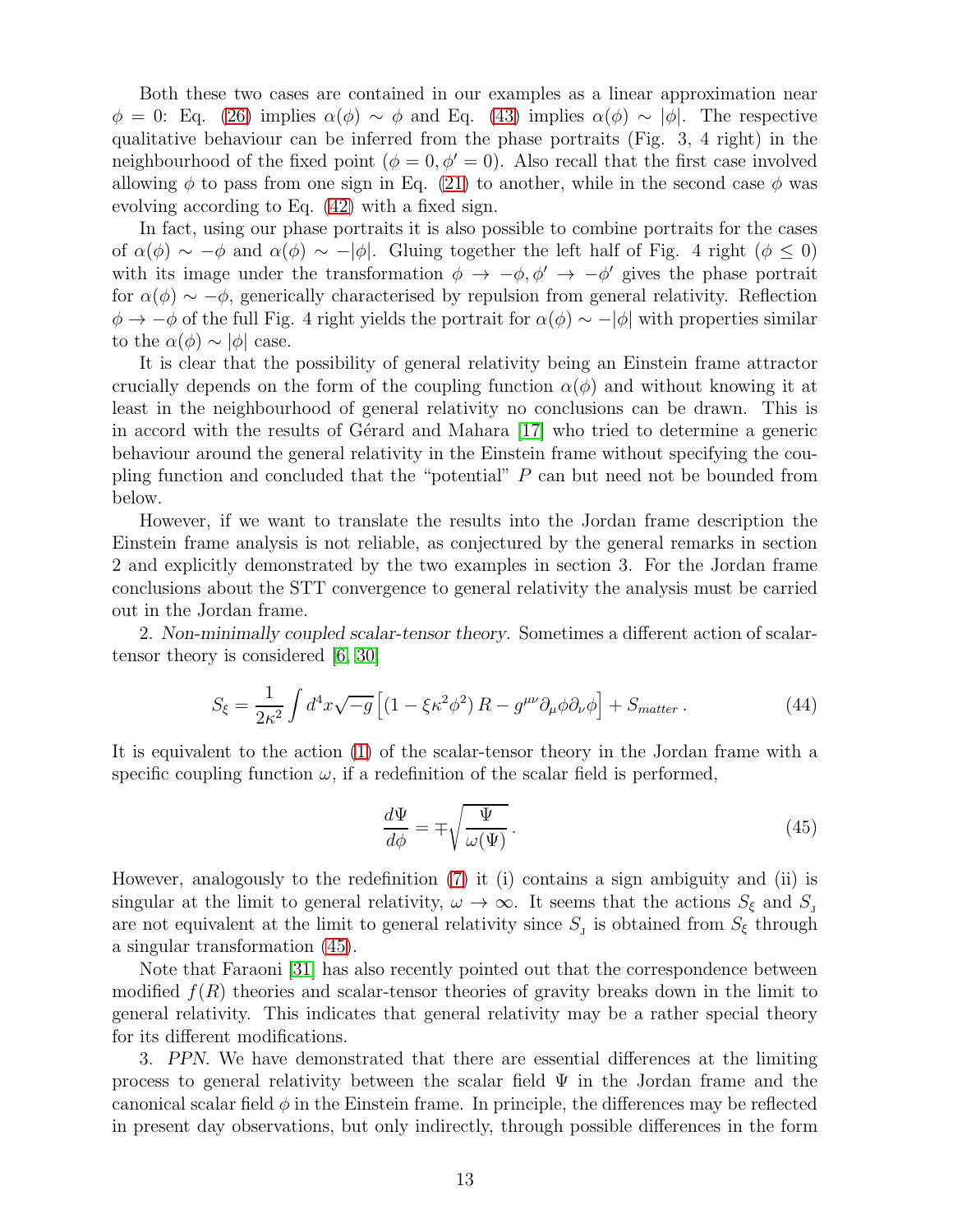of the solutions for the scalar fields. The Eddington parameters which determine direct observational consequences and are given in terms of the coupling function  $\omega(\Psi)$  in the Jordan frame [\[5,](#page-14-0) [4\]](#page-13-3) depend only on the quantities without sign ambiguity in the Einstein frame [\[15\]](#page-14-10),

$$
\alpha^{2}(\phi) = \frac{1}{2\omega(\Psi(\phi)) + 3}, \qquad \frac{d\alpha}{d\phi} = \frac{2}{G(t_0)} \frac{(2\omega(\Psi(\phi)) + 4)}{(2\omega(\Psi(\phi)) + 3)^{3}} \frac{d\omega}{d\Psi}, \qquad (46)
$$

where  $G(t_0)$  is the present day measured gravitational constant.

# 5 Conclusion

The action functionals  $S_J$  and  $S_E$  of the Jordan and the Einstein frame description are equivalent in the sense that they are connected by conformal transformation of the metric and redefinition of the scalar field. However, at the limit of general relativity the redefinition of the scalar field is singular and the correspondence between the different frames is lost. This results in a different behaviour of solutions of the field equations at this limit, e.g., in our examples of FLRW cosmology, the scalar field  $\Psi$  in the Jordan frame never crosses its general relativistic value  $\Psi_0 = 1$ , but scalar field  $\phi$  in the Einstein frame may oscillate around its general relativistic value  $\phi_0 = 0$ . We argue that these solutions cannot be properly set into correspondence using the redefinition of the scalar field [\(7\)](#page-3-0). In order to investigate the scalar field as it approaches to the limit of general relativity, we must choose the frame from the very beginning by using some additional assumptions. If our choice is that the Jordan frame is basic, then the attractor mechanism towards general relativity must be reconsidered in the Jordan frame [\[32\]](#page-15-9).

#### Acknowledgements

We are grateful to the anonymous referee whose insightful comments helped us to clarify the presentation of Secs. I and II. M.S. acknowledges useful comments by J.P. Mimoso and S.D. Odintsov at the Bilbao meeting BICOS 2007. This work was supported by the Estonian Science Foundation Grant No. 7185 and by Estonian Ministry for Education and Science Support Grant No. SF0180013s07.

### <span id="page-13-0"></span>References

- [1] P. Jordan, Naturwiss. 26, 417 (1938); Schwerkraft und Weltall, Grundlagen der Theoretische Kosmologie, (Vieweg und Sohns, Braunschweig, 1952); Z. Phys. 157, 112 (1959); M. Fierz, Helv. Phys. Acta 29, 128 (1956); C. Brans and R. H. Dicke, Phys. Rev. 124, 925 (1961).
- <span id="page-13-2"></span><span id="page-13-1"></span>[2] S. Weinberg, Gravitation and cosmology, (Wiley, New York, 1972).
- [3] P. G. Bergmann, Int. J. Theor. Phys. 1, 25 (1968) R. V. Wagoner, Phys. Rev. D 1, 3209 (1970); Y. Fujii and K. Maeda, The scalar-tensor theory of gravitation, (Cambridge University Press, Cambridge, 2003).
- <span id="page-13-3"></span>[4] K. J. Nordtvedt, Astrophys. J. 161, 1059 (1970).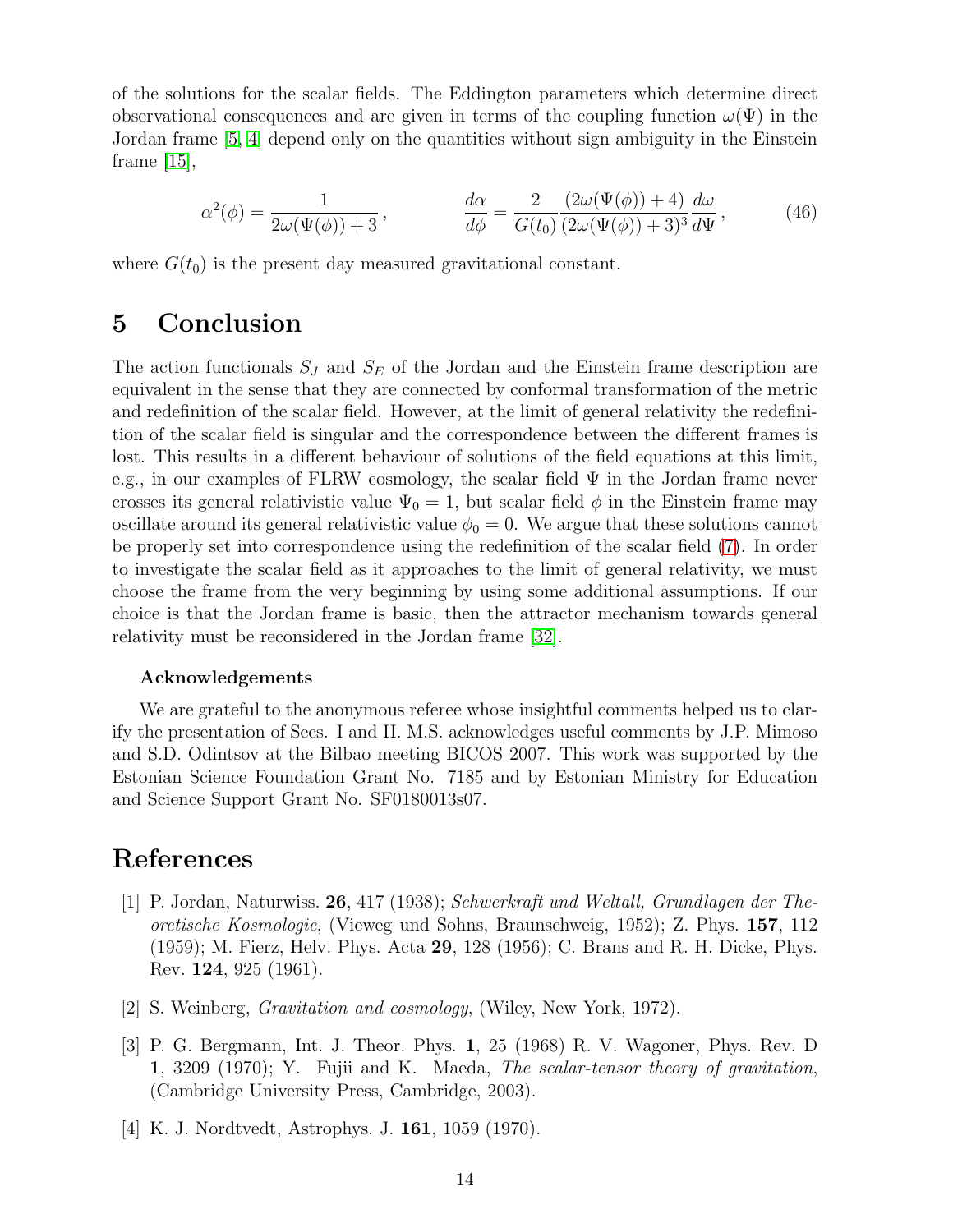- <span id="page-14-1"></span><span id="page-14-0"></span>[5] C. M. Will, Theory and experiment in gravitational physics, (Cambridge University Press, Cambridge, 1981).
- <span id="page-14-2"></span>[6] V. Faraoni, Cosmology in scalar-tensor gravity, (Kluwer Academic Publishers, Dordrecht, 2004).
- <span id="page-14-3"></span>[7] J. Garriga and T. Tanaka, Phys. Rev. Lett. 84, 2778 (2000); T. Chiba, Phys. Rev. D 62, 021502(R) (2000); S. Kanno and J. Soda, Phys. Rev. D 66, 083506 (2002).
- [8] P. Teyssandier and P. Tourrenc J. Math. Phys. 24, 2793 (1983); B. Whitt, Phys. Lett. B 145, 176 (1984); A. Jakubiec and J. Kijowski, Phys. Rev. D 37, 1406 (1988); J. D. Barrow and S. Cotsakis, Phys. Lett. B 214, 515 (1988); K. I. Maeda, Phys. Rev. D 39, 3159 (1989); G. Magnano and L. M. Sokolowski, Phys. Rev. D 50, 5039 (1994); D. Wands, Class. Quant. Grav. 11, 269 (1994); T. Chiba, Phys. Lett. B 575, 1 (2003); S. Nojiri and S. D. Odintsov, Phys. Rev. D 68, 123512 (2003).
- <span id="page-14-5"></span><span id="page-14-4"></span>[9] P. J. Steinhardt and F. S. Accetta, Phys. Rev. Lett. 64, 2740 (1990); J. Garcia-Bellido and D. Wands, Phys. Rev. D 52, 6739 (1995).
- <span id="page-14-6"></span>[10] J. Garcia-Bellido and M. Quiros, Phys. Lett. B 243, 45 (1990).
- [11] F. Perrotta, C. Baccigalupi, and S. Matarrese, Phys. Rev. D 61, 023507 (1999); N. Bartolo and M. Pietroni, Phys. Rev. D 61, 023518 (1999); G. Esposito-Farese and D. Polarski, Phys. Rev. D 63, 063504 (2001); B. Boisseau, G. Esposito-Farese, D. Polarski, and A. A. Starobinsky, Phys. Rev. Lett. 85, 2236 (2000); E. Elizalde, S. Nojiri, and S. D. Odintsov, Phys. Rev. D 70, 043539 (2004).
- <span id="page-14-8"></span><span id="page-14-7"></span>[12] R. H. Dicke, Phys. Rev. 125, 2163 (1962).
- <span id="page-14-9"></span>[13] V. Faraoni and S. Nadeau, Phys. Rev. D 75, 023501 (2007).
- <span id="page-14-10"></span>[14] J. D. Bekenstein and A. Meisels, Phys. Rev. D 18, 4378 (1978); J. D. Barrow and K. Maeda, Nucl. Phys. B 341, 294 (1990).
- [15] T. Damour and K. Nordtvedt, Phys. Rev. Lett. 70, 2217 (1993); Phys. Rev. D 48, 3436 (1993).
- <span id="page-14-12"></span><span id="page-14-11"></span>[16] D. I. Santiago, D. Kalligas, and R. V. Wagoner, Phys. Rev. D 58, 124005 (1998).
- <span id="page-14-13"></span>[17] J.-M. Gérard and I. Mahara, Phys. Lett. B **346**, 35 (1995).
- <span id="page-14-14"></span>[18] A. Serna, J. M. Alimi, and A. Navarro, Class. Quant. Grav. 19, 857 (2002).
- [19] J. D. Barrow and J. P. Mimoso, Phys. Rev. D 50, 3746 (1994); J. P. Mimoso and D. Wands, Phys. Rev. D 51, 477 (1995).
- <span id="page-14-16"></span><span id="page-14-15"></span>[20] J. P. Mimoso and D. Wands, Phys. Rev. D 52, 5612 (1995).
- <span id="page-14-17"></span>[21] J. D. Barrow and P. Parsons, Phys. Rev. D 55, 1906 (1997).
- [22] T. P. Sotiriou, V. Faraoni, and S. Liberati, arXiv:07072748 [gr-qc].